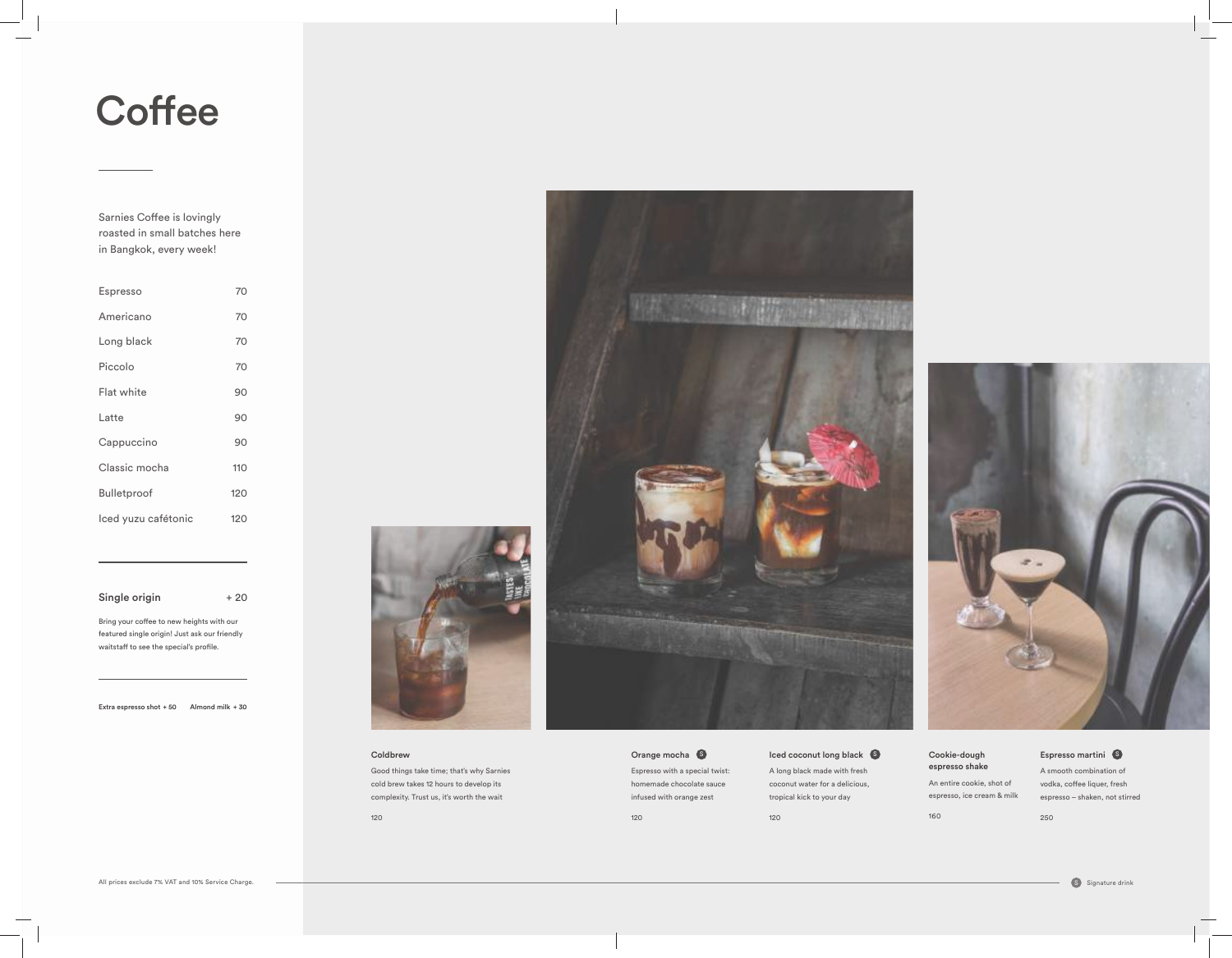Iced lemon mint tea Refreshing, lightly-sweetened homemade tea with mint Perfect thyming Servey on the in a melon which was a local lemon mint team of the control of the control of the Water Ginger ale Has just the right amount of kick

120



120



Lemonade infused

Basil-ade S with fresh basil 120

Hot Tea





Bottled Soda w

100 Teapot with your choice of English Breakfast, Earl Grey, Genmaicha, or Natural Rooibos tea

## Homemade Soda



| 25 |
|----|
| 40 |
|    |

Fresh orange and pineapple juice with thyme 120

# One in a melon Watermelon juice with lime & mint 120

# Not coffee

| <b>Milky</b>  |     |
|---------------|-----|
| Hot chocolate | 100 |
| Chai latte    | 100 |
| Matcha latte  | 100 |

Banana peanut butter shake When homemade peanut butter, vanilla ice cream, and a banana meet at a party

160



Almond milk + 30